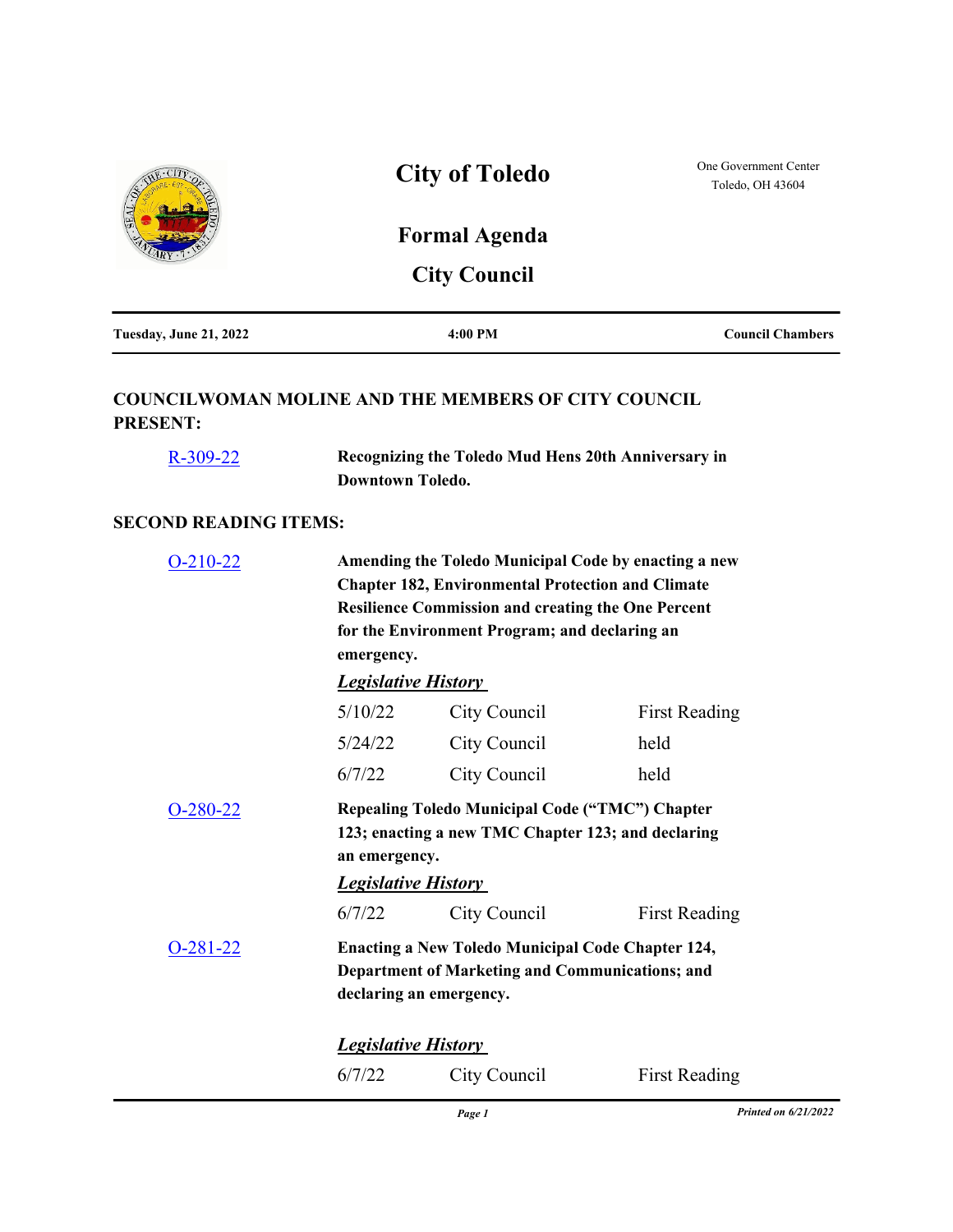| <b>City Council</b> |                                                                                                                                         | <b>Formal Agenda</b>                                                                                         | June 21, 2022                                                        |  |
|---------------------|-----------------------------------------------------------------------------------------------------------------------------------------|--------------------------------------------------------------------------------------------------------------|----------------------------------------------------------------------|--|
| $O-282-22$          | an emergency.<br><b>Legislative History</b>                                                                                             | <b>Repealing Toledo Municipal Code ("TMC") Chapter</b><br>125; enacting a new TMC Chapter 125; and declaring |                                                                      |  |
|                     | 6/7/22                                                                                                                                  | City Council                                                                                                 | <b>First Reading</b>                                                 |  |
| $O-283-22$          | emergency.                                                                                                                              | Repealing Toledo Municipal Code ("TMC")                                                                      | <b>Chapter</b><br>126; enacting a new TMC Chapter 126; and declaring |  |
|                     | <b>Legislative History</b>                                                                                                              |                                                                                                              |                                                                      |  |
|                     | 6/7/22                                                                                                                                  | City Council                                                                                                 | <b>First Reading</b>                                                 |  |
| $O-284-22$          | <b>Repealing Toledo Municipal Code ("TMC") Chapter</b><br>127; enacting a new TMC Chapter 127; and declaring<br>an emergency.           |                                                                                                              |                                                                      |  |
|                     | <b>Legislative History</b>                                                                                                              |                                                                                                              |                                                                      |  |
|                     | 6/7/22                                                                                                                                  | City Council                                                                                                 | <b>First Reading</b>                                                 |  |
| $O-285-22$          | <b>Enacting a New Toledo Municipal Code ("TMC")</b><br><b>Chapter 128, Department of Transportation; and</b><br>declaring an emergency. |                                                                                                              |                                                                      |  |
|                     | <b>Legislative History</b>                                                                                                              |                                                                                                              |                                                                      |  |
|                     | 6/7/22                                                                                                                                  | City Council                                                                                                 | <b>First Reading</b>                                                 |  |
| $O-286-22$          | an emergency.                                                                                                                           | Repealing Toledo Municipal Code ("TMC") Chapter<br>133; enacting a new TMC Chapter 133; and declaring        |                                                                      |  |
|                     | <b>Legislative History</b>                                                                                                              |                                                                                                              |                                                                      |  |
|                     | 6/7/22                                                                                                                                  | City Council                                                                                                 | <b>First Reading</b>                                                 |  |
| $O-287-22$          | emergency.<br><b>Legislative History</b>                                                                                                | Repealing Toledo Municipal Code ("TMC") Chapter<br>135; enacting a new TMC Chapter 135; and declaring        |                                                                      |  |
|                     | 6/7/22                                                                                                                                  | City Council                                                                                                 | <b>First Reading</b>                                                 |  |
|                     |                                                                                                                                         |                                                                                                              |                                                                      |  |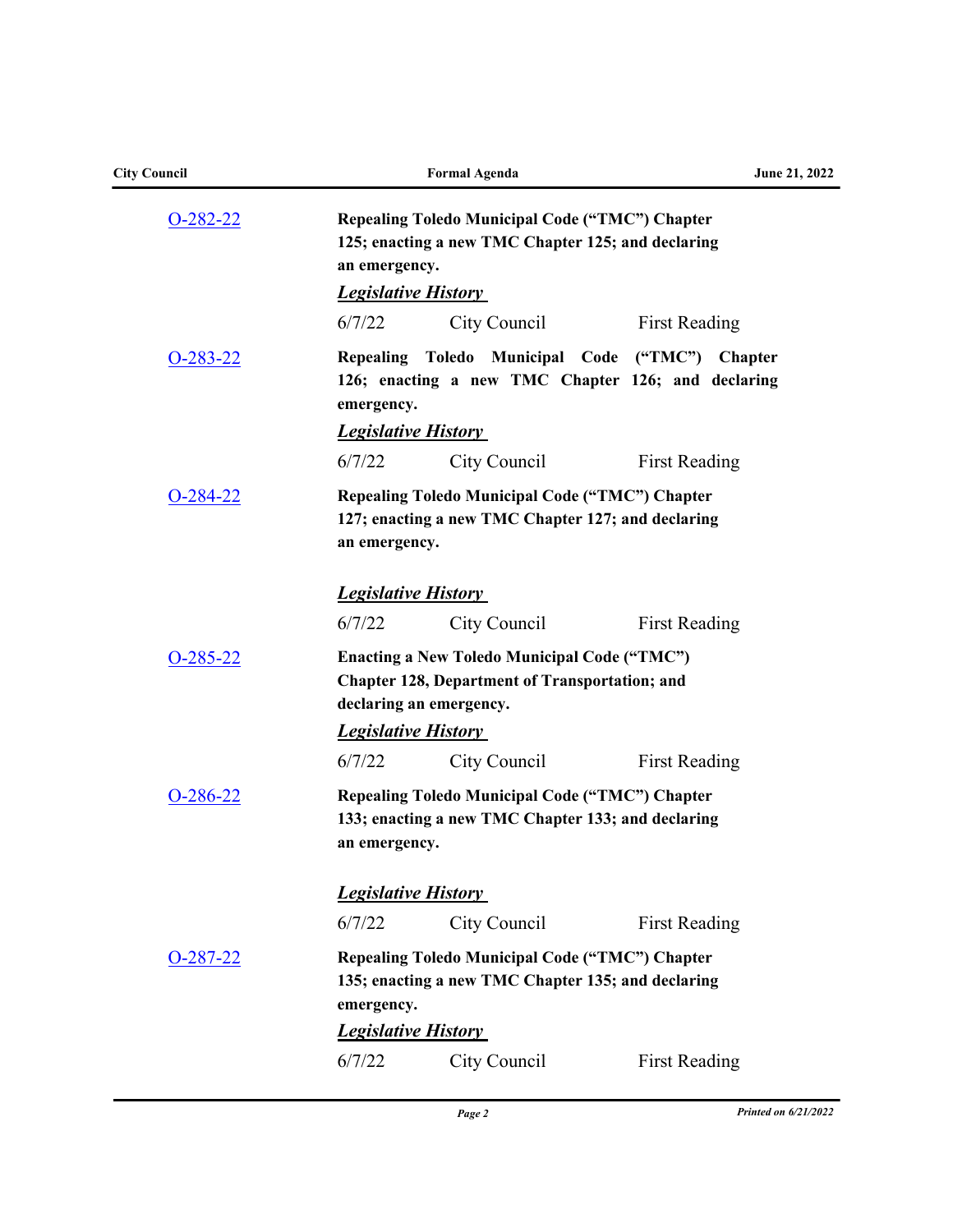| <b>City Council</b>                  | <b>Formal Agenda</b>                                                                                                                                                                                                                              |  |  |  |
|--------------------------------------|---------------------------------------------------------------------------------------------------------------------------------------------------------------------------------------------------------------------------------------------------|--|--|--|
| $O-288-22$                           | Repealing Toledo Municipal Code ("TMC") Chapter<br>136; enacting a new TMC Chapter 136; and declaring<br>an emergency.<br><b>Legislative History</b>                                                                                              |  |  |  |
|                                      | 6/7/22<br>City Council<br><b>First Reading</b>                                                                                                                                                                                                    |  |  |  |
| $O-289-22$                           | Repealing Toledo Municipal Code<br>("TMC") Chapter<br>137; enacting a new TMC Chapter 137; and declaring<br>emergency.                                                                                                                            |  |  |  |
|                                      | <b>Legislative History</b>                                                                                                                                                                                                                        |  |  |  |
|                                      | 6/7/22<br>City Council<br><b>First Reading</b>                                                                                                                                                                                                    |  |  |  |
| $O-290-22$                           | <b>Enacting a New Toledo Municipal Code Chapter 140,</b><br>Department of Building and Code Compliance; and<br>declaring an emergency.                                                                                                            |  |  |  |
|                                      | <b>Legislative History</b>                                                                                                                                                                                                                        |  |  |  |
|                                      | 6/7/22<br>City Council<br><b>First Reading</b>                                                                                                                                                                                                    |  |  |  |
| <b>COUNCILWOMAN MORRIS PRESENTS:</b> |                                                                                                                                                                                                                                                   |  |  |  |
| $O-310-22$                           | Authorizing the expenditure of \$300.00 from the Capital<br><b>Improvement Fund District Improvement Program for</b><br>the Library Village Park sign; authorizing the Mayor to<br>execute the necessary contract; and declaring an<br>emergency. |  |  |  |
| <u>Attachments:</u>                  | Application<br><b>Sign</b>                                                                                                                                                                                                                        |  |  |  |
| <b>PRESENT:</b>                      | <b>COUNCIL PRESIDENT CHERRY AND THE MEMBERS OF CITY COUNCIL</b>                                                                                                                                                                                   |  |  |  |
| $O-311-22$                           | Authorizing the expenditure in an amount of \$43,183.45<br>from the Capital Improvement Fund for the cost of 65                                                                                                                                   |  |  |  |
|                                      | chairs from Continental Office for City Council; and                                                                                                                                                                                              |  |  |  |

| $O-312-22$ | <b>Approving a Petition For Special Assessments for</b>  |
|------------|----------------------------------------------------------|
|            | <b>Special Energy Improvement Projects and a Project</b> |

**declaring an emergency.**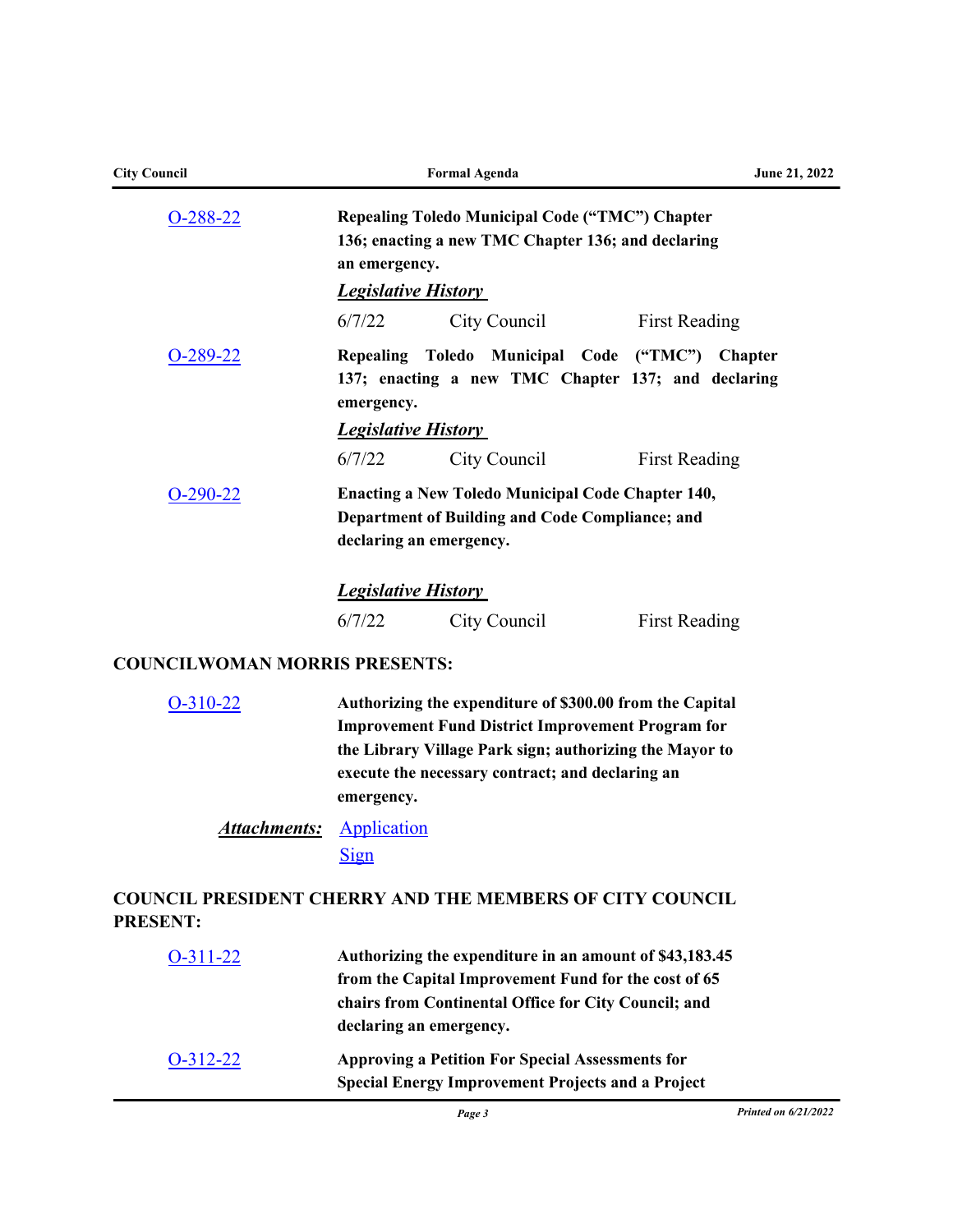**Plan for the Northwest Ohio Advanced Energy Improvement District under Chapter 1710 of the Ohio Revised Code for 2476 N. Detroit Ave.; to authorize and levy special assessments for the purpose of acquiring, constructing, and improving certain public improvements in the City of Toledo in cooperation with the Northwest Ohio Advanced Energy Improvement District; and to approve an Energy Project Agreement in connection with such improvements and special assessments; and declaring an emergency.**

[Exhibits A, B & C](http://toledo.legistar.com/gateway.aspx?M=F&ID=7b3c93ad-cf7b-4d72-92e5-fce191cba118.docx) *Attachments:* [Petition](http://toledo.legistar.com/gateway.aspx?M=F&ID=abfd0fbf-8b42-4e2b-8d85-bf7ca14565c1.pdf) **[Agreement](http://toledo.legistar.com/gateway.aspx?M=F&ID=71289d92-7837-455b-8daa-4e06747e07ec.pdf)** 

### **DEPARTMENT OF TRANSPORTATION:**

[O-313-22](http://toledo.legistar.com/gateway.aspx?m=l&id=/matter.aspx?key=37894) **Authorizing the mayor to enter into agreements with and accept and deposit financial assistance from the State of Ohio, Ohio Public Works Commission (OPWC) in an amount not to exceed \$1,517,780 for sewer lining; authorizing the appropriation and expenditure of said grant and loan proceeds on the subject project; authorizing a dedicated source for repayment of said loans; authorizing the mayor to enter into contracts related to construction, professional services, contingencies, capitalized interest, testing, and permit fees for sewer lining; and declaring an emergency.** 

#### **DEPARTMENT OF PUBLIC SERVICE:**

| $R - 314 - 22$ | Authorizing the Mayor to establish an Indoor Air Quality  |
|----------------|-----------------------------------------------------------|
|                | Program for buildings owned and operated by the city of   |
|                | Toledo for the purpose of ensuring that the public and    |
|                | our employees are provided with a healthy environment     |
|                | to visit and work.                                        |
| $O-315-22$     | Authorizing the Mayor to enter into an agreement with     |
|                | Bell Equipment for the purchase of a rear loader truck    |
|                | for the Division of Urban Beautification; authorizing the |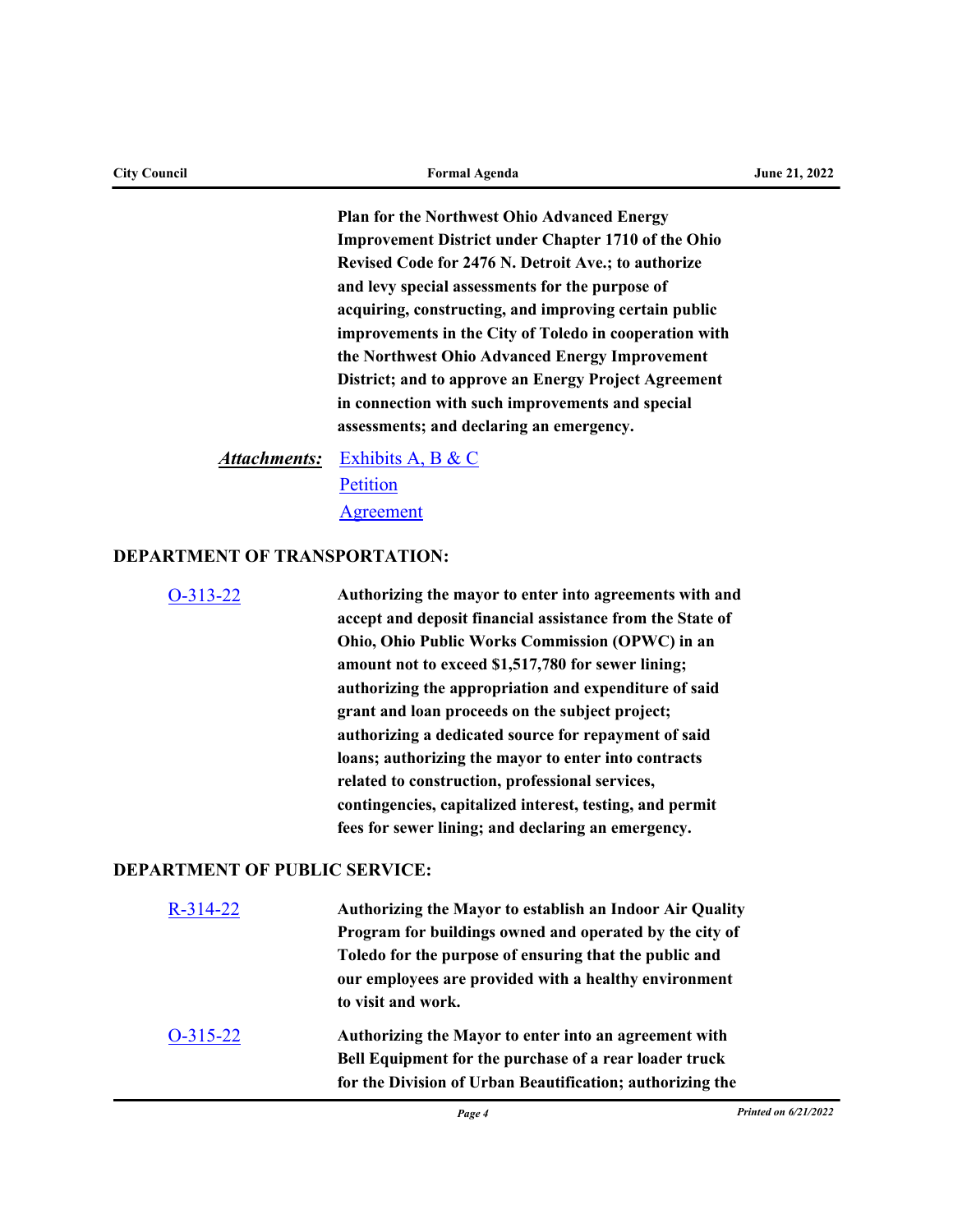| <b>City Council</b>                        | June 21, 2022                                                                                                                                                                                                                                                                                                                                                                                                                                                                              |  |  |
|--------------------------------------------|--------------------------------------------------------------------------------------------------------------------------------------------------------------------------------------------------------------------------------------------------------------------------------------------------------------------------------------------------------------------------------------------------------------------------------------------------------------------------------------------|--|--|
| <b>Attachments:</b>                        | expenditure of an amount not to exceed \$167,000 from<br>the Capital Improvement Fund; waiving the competitive<br>procurement provisions of TMC Chapter 187; and<br>declaring an emergency.<br><b>Bell Equipment Photo</b><br><b>Equipment Specs - Bell Rear Loader</b>                                                                                                                                                                                                                    |  |  |
| <b>DEPARTMENT OF ECONOMIC DEVELOPMENT:</b> |                                                                                                                                                                                                                                                                                                                                                                                                                                                                                            |  |  |
| $O-316-22$                                 | Authorizing the Mayor to enter into easement<br>agreements and other needed instruments with the<br>Metropolitan Park District of the Toledo Area with<br>respect to certain City-owned real property and public<br>rights-of-way adjacent to the Downtown Maumee<br><b>Riverfront for purposes of the Park District's</b><br>construction, operation and maintenance of the Glass<br>City Riverwalk Project; making certain findings with<br>respect thereto; and declaring an emergency. |  |  |
| <b>Attachments:</b>                        | <b>Exhibits A-D</b><br><b>Bill of Sale</b><br><b>Temporary Easement</b><br><b>Easement</b>                                                                                                                                                                                                                                                                                                                                                                                                 |  |  |
| <b>DEPARTMENT OF FINANCE:</b>              |                                                                                                                                                                                                                                                                                                                                                                                                                                                                                            |  |  |
| $O-317-22$                                 | Authorizing the mayor to enter into an agreement for a<br>term not to exceed five years for the purchase or lease<br>purchase of multifunction printers, including<br>maintenance, service, and repair and for the<br>maintenance of the City's existing multifunction<br>printers; authorizing the expenditure of funds subject to<br>annual appropriation; and declaring an emergency.                                                                                                   |  |  |
| <b>Attachments:</b>                        | Copiers<br><b>Copiers Budget 2022</b>                                                                                                                                                                                                                                                                                                                                                                                                                                                      |  |  |

# **DEPARTMENT OF HUMAN RESOURCES:**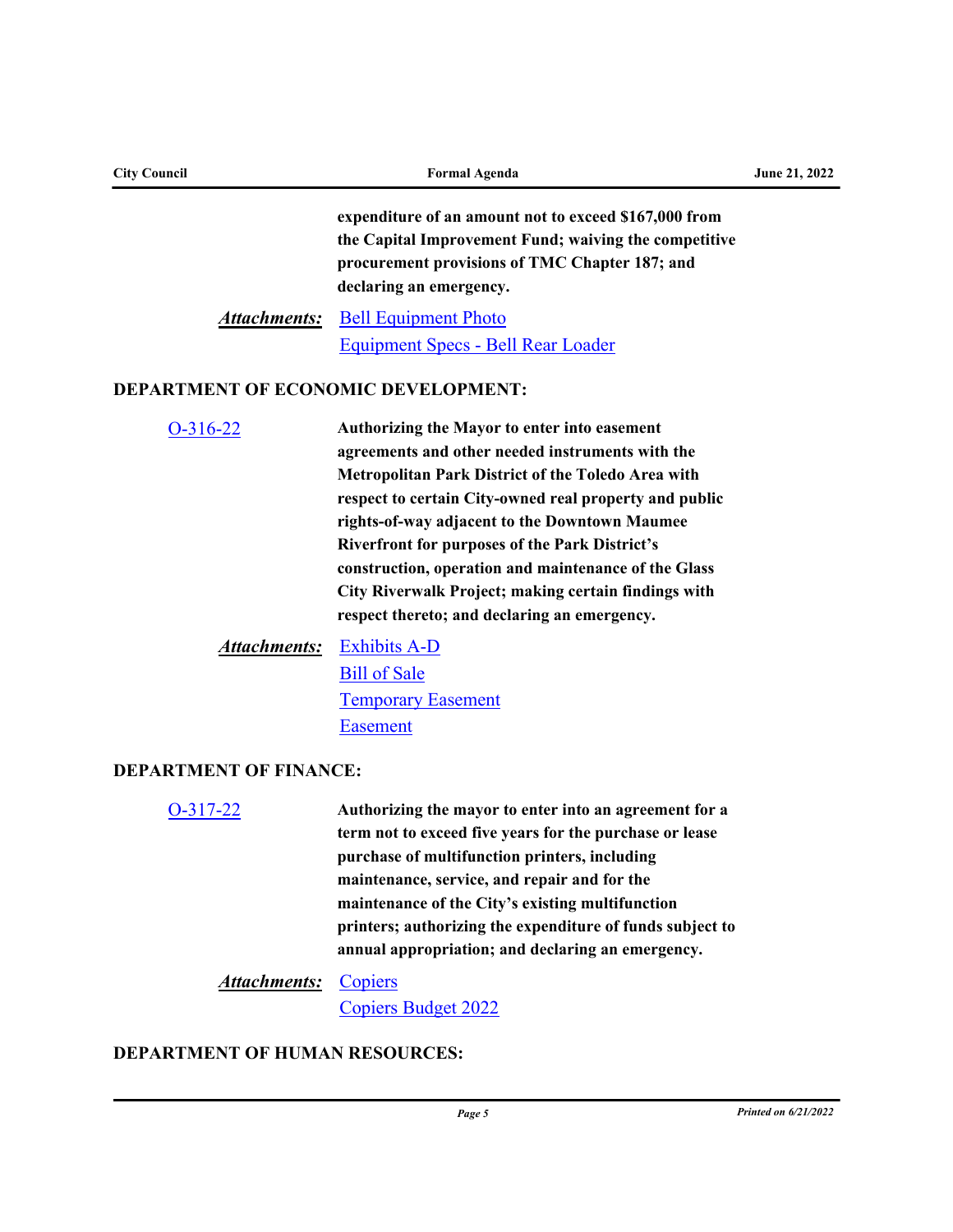| <b>City Council</b>                     | <b>Formal Agenda</b>                                        | June 21, 2022        |  |
|-----------------------------------------|-------------------------------------------------------------|----------------------|--|
| $O-318-22$                              | Authorizing the reappropriation of funds within the         |                      |  |
|                                         | <b>Department of Human Resource's General Fund budget</b>   |                      |  |
|                                         | for the purpose of providing for the 2022 summer            |                      |  |
|                                         | internship program; and declaring an emergency.             |                      |  |
|                                         | <b>DEPARTMENT OF DIVERSITY, EQUITY &amp; INCLUSION:</b>     |                      |  |
| $O-319-22$                              | Authorizing the Mayor to enter into a funding agreement     |                      |  |
|                                         | for the provision of the City's portion in participation in |                      |  |
|                                         | the Toledo Minority Business Assistance Center              |                      |  |
|                                         | (MBAC) programming; authorizing the expenditure of          |                      |  |
|                                         | \$20,000 from the General Fund; and declaring an            |                      |  |
|                                         | emergency.                                                  |                      |  |
| <b>DEPARTMENT OF LAW:</b>               |                                                             |                      |  |
| $O-320-22$                              | Authorizing the settlement of the claims of Robin Wilson    |                      |  |
|                                         | in Case No. 22A-2022-00338 pending before the Equal         |                      |  |
|                                         | <b>Employment Opportunity Commission for the sum of</b>     |                      |  |
|                                         | \$45,000; authorizing the expenditure of \$45,000 from      |                      |  |
|                                         | the Risk Management Fund; and declaring an                  |                      |  |
|                                         | emergency.                                                  |                      |  |
|                                         | <b>DEPARTMENT OF FIRE &amp; RESCUE OPERATIONS:</b>          |                      |  |
| $O-321-22$                              | Opting-out of H.B. 172 and reaffirming the ban on           |                      |  |
|                                         | discharging, igniting or exploding fireworks in the City of |                      |  |
|                                         | Toledo, as set forth in Chapter 1519 of the codified        |                      |  |
|                                         | ordinances of the City of Toledo, and declaring an          |                      |  |
|                                         | emergency.                                                  |                      |  |
| <b>DEPARTMENT OF POLICE OPERATIONS:</b> |                                                             |                      |  |
| $O-322-22$                              | Authorizing the Mayor to enter into a grant agreement       |                      |  |
|                                         | and accept and deposit \$30,800.11 from the Office of       |                      |  |
|                                         | <b>Criminal Justice Services for an Ohio Drug Law</b>       |                      |  |
|                                         | Enforcement Fund (2021-DL-LEF-5853) Program;                |                      |  |
|                                         | authorizing the appropriation and expenditure of said       |                      |  |
|                                         | grant proceeds from the Operation Grants Fund for           |                      |  |
|                                         | drug investigations; and declaring an emergency.            |                      |  |
|                                         | Page 6                                                      | Printed on 6/21/2022 |  |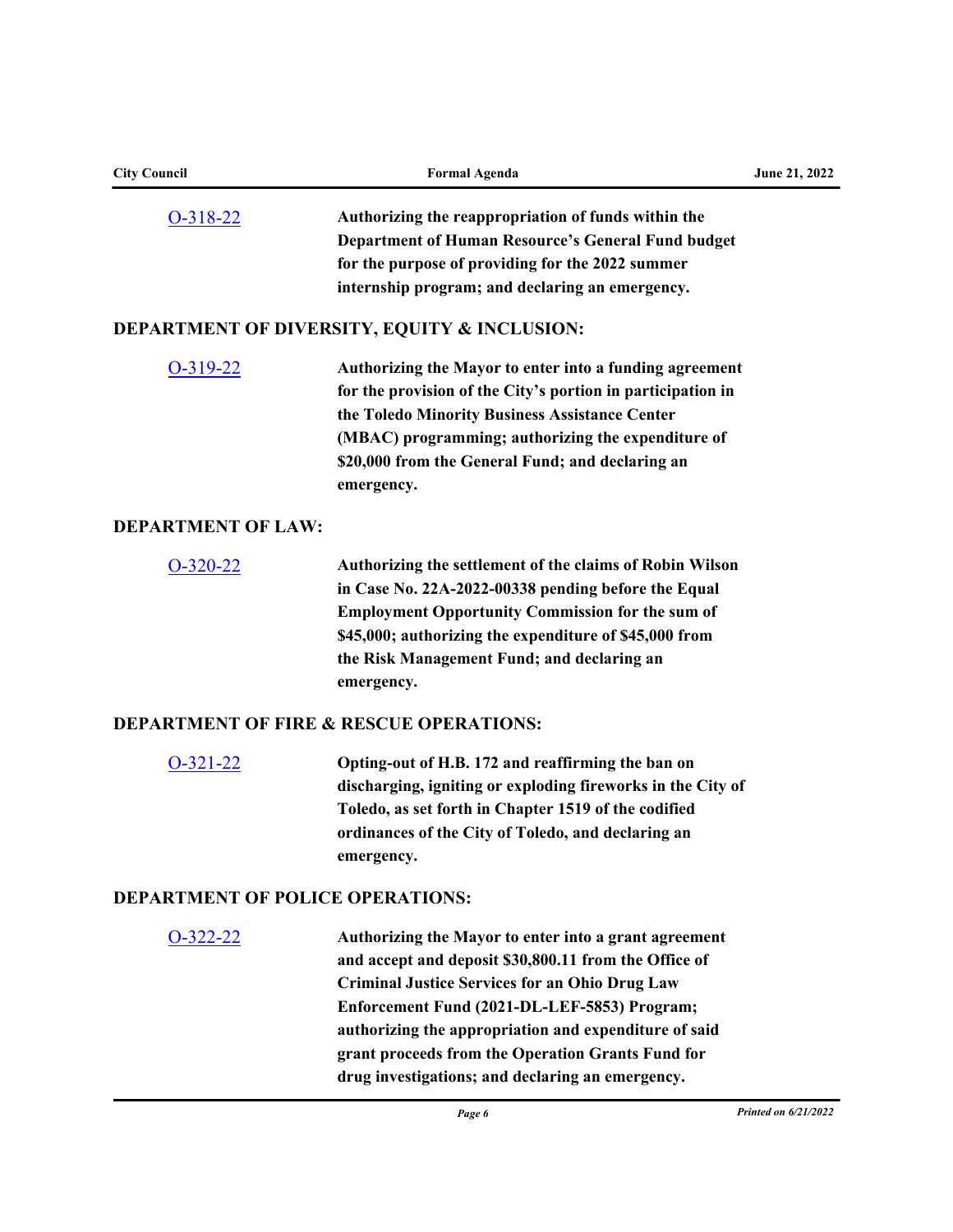| <b>City Council</b>                    | <b>Formal Agenda</b>                                                                                                                                                                                                                                                                                                                                                                                                                                                                                                                                                           | June 21, 2022        |
|----------------------------------------|--------------------------------------------------------------------------------------------------------------------------------------------------------------------------------------------------------------------------------------------------------------------------------------------------------------------------------------------------------------------------------------------------------------------------------------------------------------------------------------------------------------------------------------------------------------------------------|----------------------|
| $O-323-22$                             | Authorizing the Mayor to enter into a contract for the<br>purchase of ballistic shields; authorizing the expenditure<br>in an amount not to exceed \$69,000 for the purchase of<br>ballistic shields from the Law Enforcement Trust Fund;<br>and declaring an emergency.                                                                                                                                                                                                                                                                                                       |                      |
| <b>DEPARTMENT OF PUBLIC UTILITIES:</b> |                                                                                                                                                                                                                                                                                                                                                                                                                                                                                                                                                                                |                      |
| $O-324-22$                             | Authorizing the mayor to enter into a contract with an<br>environmental contractor for the clean-up, removal,<br>remediation, and disposal of chemical products within the<br>limits of the City of Toledo; authorizing an amount not to<br>exceed \$10,000 from the Sewer Operating Fund,<br>\$10,000 from the Storm Water Operating Fund, and<br>\$10,000 from the Water Operating Fund for said<br>purpose; and declaring an emergency.                                                                                                                                     |                      |
|                                        | <b>DEPARTMENT OF HOUSING &amp; COMMUNITY DEVELOPMENT:</b>                                                                                                                                                                                                                                                                                                                                                                                                                                                                                                                      |                      |
| $O-325-22$                             | Repealing in its entirety Ord. 176-22; authorizing the<br>Mayor to accept, deposit, appropriate and expend the<br><b>Community Development Block Grant (CDBG) from</b><br>the U.S. Department of Housing and Urban<br>Development (HUD) in the amount of \$7,373,648;<br>authorizing the expenditure of CDBG carryover funds<br>from all years prior to program year 2022 (48th) in the<br>amount of \$1,914,215; and authorizing submission to<br>the U.S. Department of Housing and Urban<br>Development of the 2022-2023 Annual Action Plan;<br>and declaring an emergency. |                      |
| <u>Attachments:</u>                    | <b>Schedules A &amp; B</b>                                                                                                                                                                                                                                                                                                                                                                                                                                                                                                                                                     |                      |
| $O-326-22$                             | Repealing in its entirety Ord. 177-22; authorizing the<br>Mayor to accept, deposit, appropriate, and expend the<br><b>Emergency Solutions Grant (ESG) in an amount of</b><br>\$638,314 from the U.S. Department of Housing and<br><b>Urban Development to fund Emergency Solutions Grant</b><br>Program activities; authorizing submission to the U.S.                                                                                                                                                                                                                         |                      |
|                                        | Page 7                                                                                                                                                                                                                                                                                                                                                                                                                                                                                                                                                                         | Printed on 6/21/2022 |
|                                        |                                                                                                                                                                                                                                                                                                                                                                                                                                                                                                                                                                                |                      |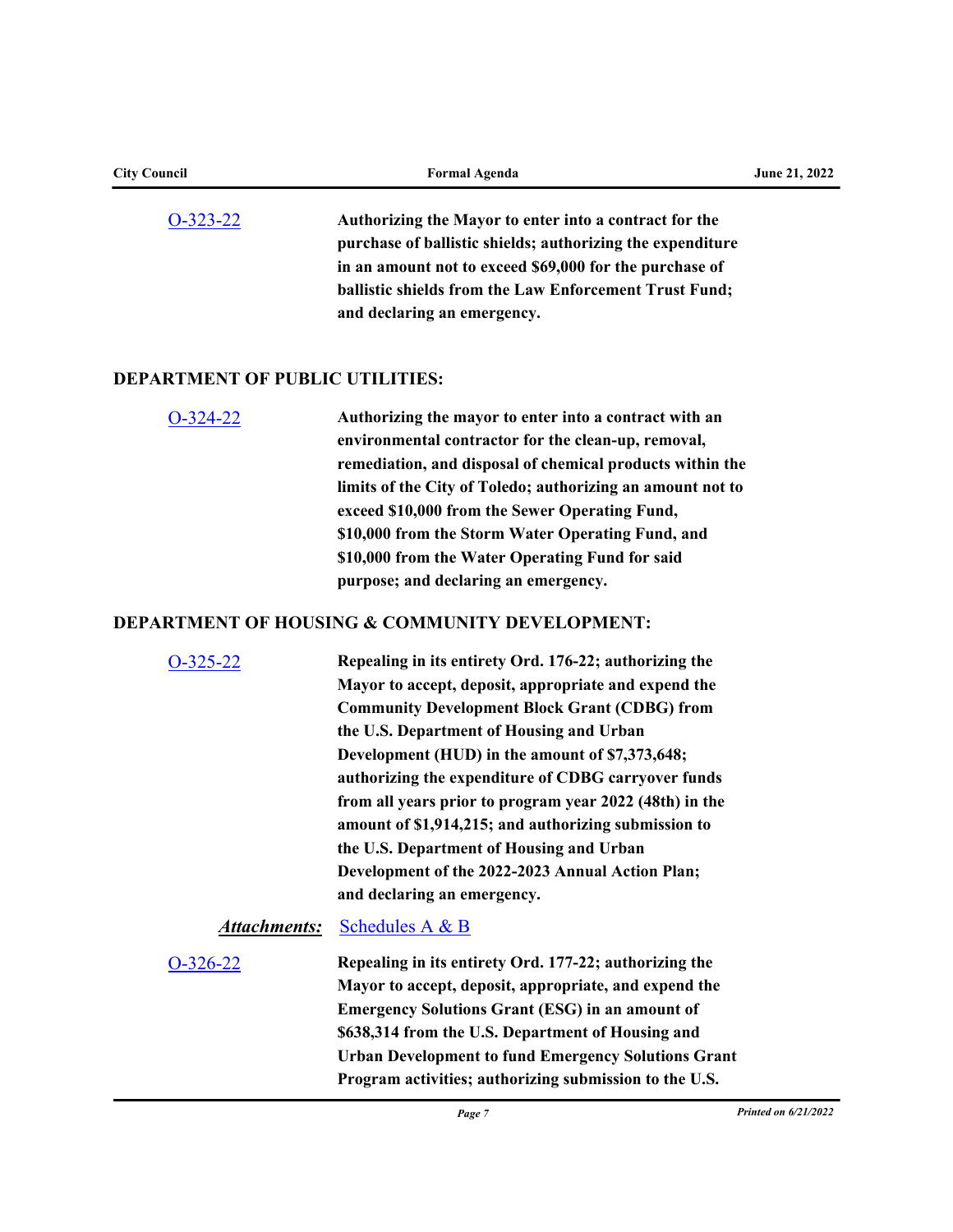| <b>City Council</b>                                | <b>Formal Agenda</b>                                                                                                                                                                                                                                                                                                                                                                                                                                                                                                                                                                                           | June 21, 2022 |  |
|----------------------------------------------------|----------------------------------------------------------------------------------------------------------------------------------------------------------------------------------------------------------------------------------------------------------------------------------------------------------------------------------------------------------------------------------------------------------------------------------------------------------------------------------------------------------------------------------------------------------------------------------------------------------------|---------------|--|
|                                                    | Department of Housing and Urban Development the<br>One-Year Action Plan; and declaring an emergency.                                                                                                                                                                                                                                                                                                                                                                                                                                                                                                           |               |  |
| <b>Attachments:</b>                                | <b>Schedule A</b>                                                                                                                                                                                                                                                                                                                                                                                                                                                                                                                                                                                              |               |  |
| $O-327-22$                                         | Repealing in its entirety Ord. 178-22; authorizing the<br>Mayor to accept, deposit, appropriate and expend the<br><b>HOME Investment Partnership Program Grant in the</b><br>amount of \$2,385,225 from the U.S. Department of<br>Housing and Urban Development (HUD) for the<br>purpose of funding the 2022 HOME Investment<br>Partnership Program; authorizing the expenditure of<br><b>HOME Carryover funds from all years prior to program</b><br>year 2022 (31st) in the amount of \$1,889,320.05; and<br>authorizing submission to the U.S. Department of<br>Housing and Urban Development the 2022-2023 |               |  |
|                                                    | Annual Action Plan; and declaring an emergency.                                                                                                                                                                                                                                                                                                                                                                                                                                                                                                                                                                |               |  |
| <u>Attachments:</u>                                | <b>Schedule A</b>                                                                                                                                                                                                                                                                                                                                                                                                                                                                                                                                                                                              |               |  |
| <b>DEPARTMENT OF FIRE &amp; RESCUE OPERATIONS:</b> |                                                                                                                                                                                                                                                                                                                                                                                                                                                                                                                                                                                                                |               |  |
| O-328-22                                           | Authorizing the expenditure of an amount not to exceed<br>\$500,000 from the Capital Improvement Fund for Fire<br>Station improvements; authorizing the Mayor to accept<br>bids and award contracts for said improvements; and<br>declaring an emergency.                                                                                                                                                                                                                                                                                                                                                      |               |  |
| <b>Attachments:</b>                                | <b>Attachment A</b>                                                                                                                                                                                                                                                                                                                                                                                                                                                                                                                                                                                            |               |  |
| <b>THE CLERK REPORTS:</b>                          |                                                                                                                                                                                                                                                                                                                                                                                                                                                                                                                                                                                                                |               |  |
| $R-329-22$                                         | Declaring the intent to vacate the 3 alleys located in<br>Pomeroy's Lagrange Manor Extension, bounded by Elm<br><b>Street, Chestnut Street, E. Lake Street and Manhattan</b><br>Boulevard, City of Toledo, Lucas County Ohio; and<br>declaring an emergency.                                                                                                                                                                                                                                                                                                                                                   |               |  |

## **COUNCIL PRESIDENT CHERRY, CHAIR, ZONING & PLANNING COMMITTEE, REPORTS AS APPROVED:**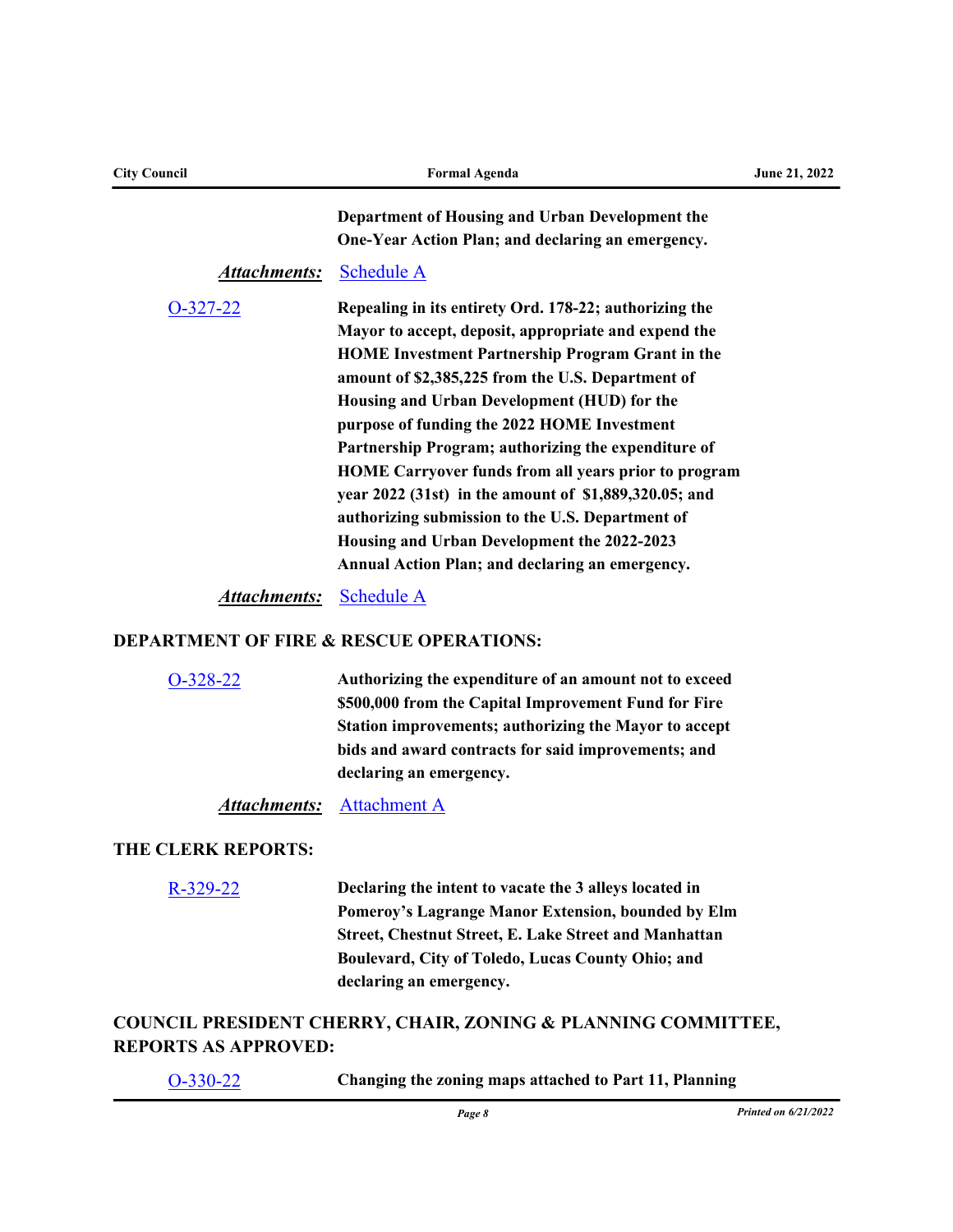| <b>City Council</b> | <b>Formal Agenda</b>                                                                                                                                                                                                                                               | June 21, 2022 |  |
|---------------------|--------------------------------------------------------------------------------------------------------------------------------------------------------------------------------------------------------------------------------------------------------------------|---------------|--|
|                     | and Zoning, Toledo Municipal Code, for the property<br>located at 413-433 13th Street and 420-430 14th<br>Street, in the City of Toledo, Lucas County, Ohio; and<br>declaring an emergency.                                                                        |               |  |
| <b>Attachments:</b> | <b>Plan Commission Report</b>                                                                                                                                                                                                                                      |               |  |
| $O-331-22$          | Changing the zoning maps attached to Part 11, Planning<br>and Zoning, Toledo Municipal Code, for the property<br>located at 1001 Washington Street and 53 Indiana<br>Avenue, in the City of Toledo, Lucas County, Ohio; and<br>declaring an emergency.             |               |  |
| <u>Attachments:</u> | <b>Plan Commission Report</b>                                                                                                                                                                                                                                      |               |  |
| $O-332-22$          | Changing the zoning maps attached to Part 11, Planning<br>and Zoning, Toledo Municipal Code, for the property<br>located at 4260 Monroe Street., in the City of Toledo,<br>Lucas County, Ohio; and declaring an emergency.                                         |               |  |
| <b>Attachments:</b> | <b>Plan Commission Report</b>                                                                                                                                                                                                                                      |               |  |
| $O-333-22$          | Changing the zoning maps attached to Part 11, Planning<br>and Zoning, Toledo Municipal Code, for the property<br>located at 1240 Nebraska Avenue, in the City of<br>Toledo, Lucas County, Ohio; and declaring an<br>emergency.                                     |               |  |
| <u>Attachments:</u> | <b>Plan Commission Report</b>                                                                                                                                                                                                                                      |               |  |
| $O-334-22$          | <b>Granting a Special Use Permit, for Parking Lot</b><br>Modifications to an existing day care for a site located at<br>5331 Bennett Road, in the City of Toledo, Lucas<br>County, Ohio; subject to certain conditions and waivers;<br>and declaring an emergency. |               |  |
| <b>Attachments:</b> | <b>Plan Commission Report</b>                                                                                                                                                                                                                                      |               |  |
| $O-335-22$          | Granting a Special Use Permit, for a Type A day care<br>for a site located at 4461 W. Alexis Road, in the City of<br>Toledo, Lucas County, Ohio; subject to certain<br>conditions; and declaring an emergency.                                                     |               |  |
| Attachments:        | <b>Plan Commission Report</b>                                                                                                                                                                                                                                      |               |  |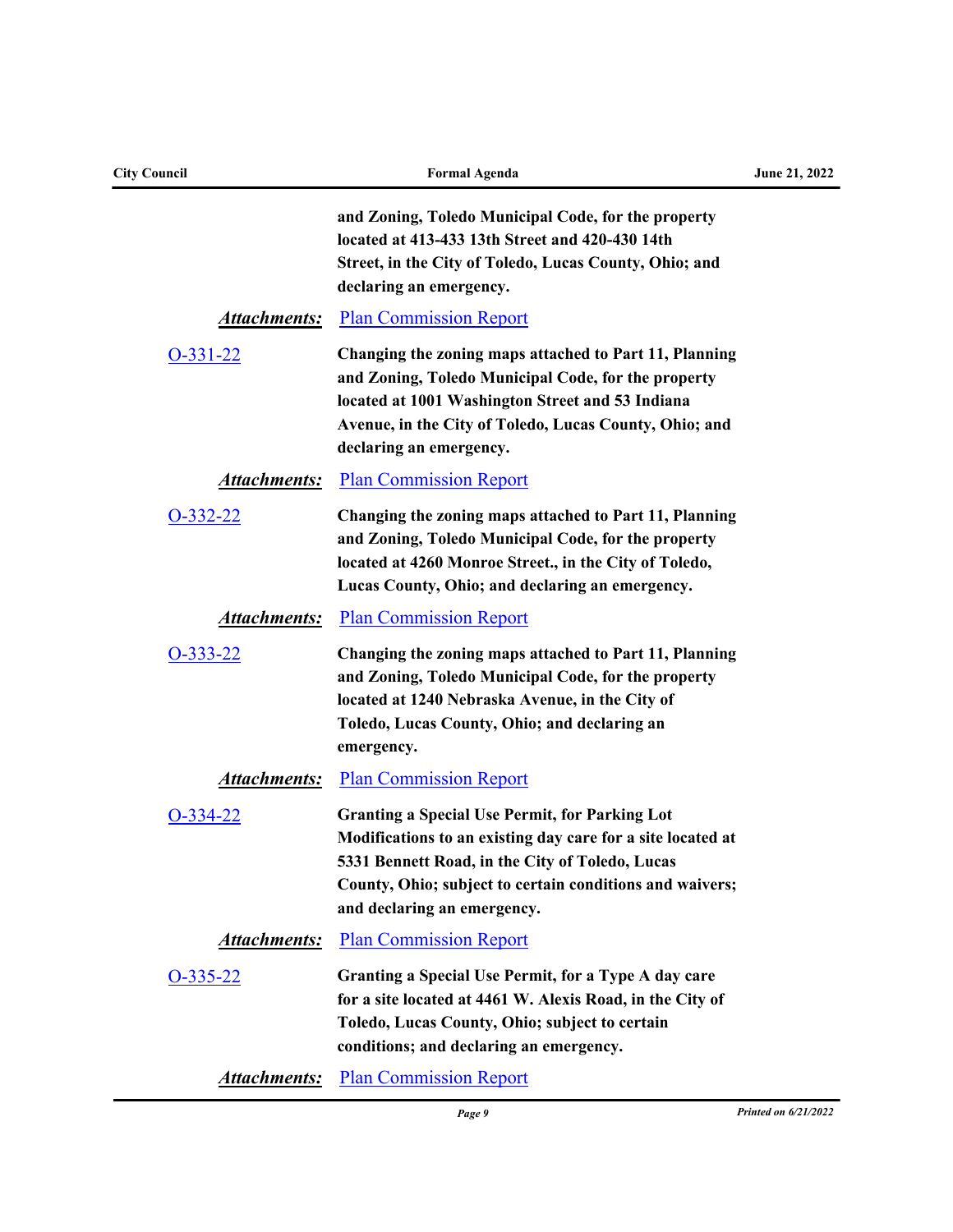| <b>City Council</b>                                                       | <b>Formal Agenda</b>                                                                                                                                                                                                                         |              |                      | June 21, 2022 |
|---------------------------------------------------------------------------|----------------------------------------------------------------------------------------------------------------------------------------------------------------------------------------------------------------------------------------------|--------------|----------------------|---------------|
| $O-336-22$                                                                | Changing the zoning maps attached to Part 11, Planning<br>and Zoning, Toledo Municipal Code, for the property<br>located at 3024 131st St., in the City of Toledo, Lucas<br>County, Ohio; and declaring an emergency.                        |              |                      |               |
| <b>Attachments:</b>                                                       | <b>Plan Commission Report</b>                                                                                                                                                                                                                |              |                      |               |
| <b>ITEM LIKELY TO BE RELIEVED OF COMMITTEE OF THE WHOLE:</b>              |                                                                                                                                                                                                                                              |              |                      |               |
| $O-337-22$                                                                | <b>Granting a Special Use Permit, for Community</b><br>Recreation-Active for a site located at 2007 N. Holland<br>Sylvania Road, in the City of Toledo, Lucas County,<br>Ohio; subject to certain conditions; and declaring an<br>emergency. |              |                      |               |
| <u>Attachments:</u>                                                       | <b>Plan Commission Report</b><br><b>Exhibit A</b>                                                                                                                                                                                            |              |                      |               |
|                                                                           | <b>Legislative History</b>                                                                                                                                                                                                                   |              |                      |               |
|                                                                           | 7/20/21                                                                                                                                                                                                                                      | City Council | <b>First Reading</b> |               |
|                                                                           | 8/17/21                                                                                                                                                                                                                                      | City Council | held                 |               |
|                                                                           | 9/15/21                                                                                                                                                                                                                                      | City Council | Referred To:         |               |
| IADNI I IIZDI V AO DO DRI IRVAD OR AADRRAA DIIDI IO ARDVIORA A HAII IAIRA |                                                                                                                                                                                                                                              |              |                      |               |

## **ITEM LIKELY TO BE RELIEVED OF STREETS, PUBLIC SERVICES & UTILITIES COMMITTEE:**

| $O-160-22$          | Authorizing the expenditure of an amount not to exceed<br>\$750,000 from the Capital Improvement Fund for the<br>2022 Sidewalk Program; authorizing the mayor to<br>prepare plans and specifications, acquire needed<br>rights-of-way and easements as necessary, accept bids<br>and enter into contracts; and declaring an emergency. |              |                      |  |
|---------------------|----------------------------------------------------------------------------------------------------------------------------------------------------------------------------------------------------------------------------------------------------------------------------------------------------------------------------------------|--------------|----------------------|--|
| <b>Attachments:</b> | <b>Listing by Address</b>                                                                                                                                                                                                                                                                                                              |              |                      |  |
|                     | Audio: City Council 4/12/2022                                                                                                                                                                                                                                                                                                          |              |                      |  |
|                     | Audio: Agenda Review April 6, 2022                                                                                                                                                                                                                                                                                                     |              |                      |  |
|                     | <b>Legislative History</b>                                                                                                                                                                                                                                                                                                             |              |                      |  |
|                     | 4/12/22                                                                                                                                                                                                                                                                                                                                | City Council | <b>First Reading</b> |  |
|                     | 4/12/22                                                                                                                                                                                                                                                                                                                                | City Council | <b>First Reading</b> |  |